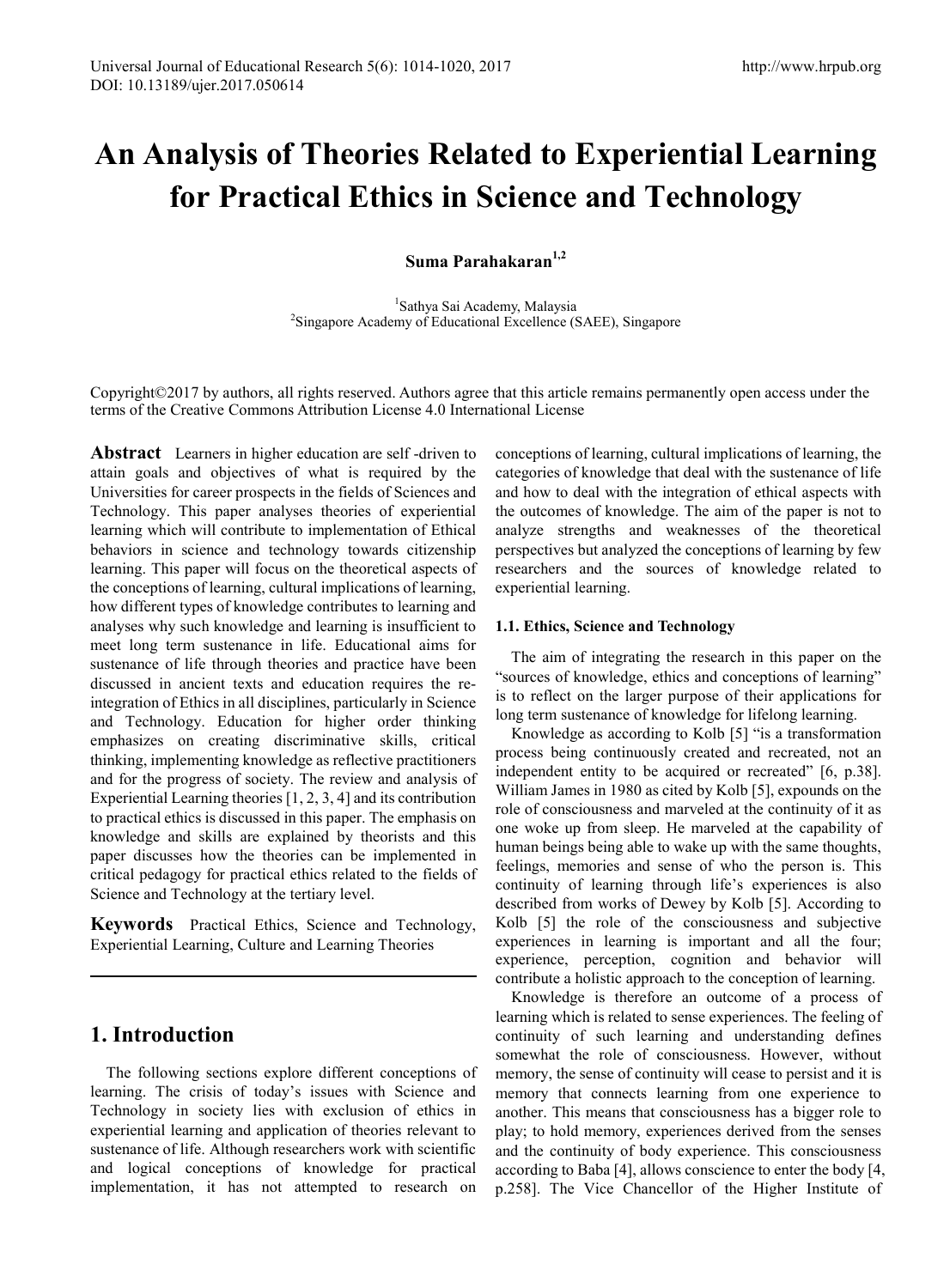Learning introduced three terms which is related to learning. They are conscious, conscience and consciousness. Learning can be defined as that which is known through the senses (conscious), without the context of time and place (consciousness) and one's personal discriminatory faculties which includes critical reflection (conscience).

There is evidence of such learning from the works of Purdie and Hattie [5] on a multicultural sample consisting of Australian and Japanese students. They identified nine categories of the conceptions of learning; growth of knowledge, accumulation of information through memory and being able to produce it; applying the information to achieve goals, understanding, perceiving things from various other perspectives, personal fulfilment, a duty, process that is not bound by time or context, and progressing in social competencies. The last two categories of learning arise from a sense of being beyond personal, expanding to integrate aspects of the social world. Studies from Tynjala [6] identified identical categories; learning which is developmental and that transcends time and context, learning as an interactive process between people. Kolb and Fry [7, p. 52] defined the three theoretical implications of experiential learning as; "environment to be broadly defined as formal educational approaches, observable and controllable factors can be related to individual differences in behavioural learning styles, person- environment interaction must be related in the context of growth and developmental goals for the learner" p. 52. From Kolb's model related to the process of experiential learning (p.25) and his explanation of the need to understand experiential learning from a more holistic perspective, it is evident that experiential learning is a continuous process. It encompasses perception, cognition, experience and behavior. To summarise, consciousness encompasses perception, cognition, experience, behaviours, and acts related to the conscience. Research in Science and Technology has failed to explore the conceptions of learning related to critical learning for both individual and fundamental discrimination, how one critically use their learning for their own benefit and for the sustenance of the society.

#### **1.2. Science and Wisdom: The Origins**

According to Louth [8] earlier in the monastic learning there were two kinds of life; active and contemplative life (bios praktikos and bios theoretikos) which was known even during the time of Aristotle and known to both Aristotle and Plato. In Arsitotle's view worldly activity was divided into world of business and commerce, farming and manufacture, everyday life happenings, and the world of thought. The active life was meant to be concerned with the moral and political issues of worldly life as compared to the world of thought. Hence the word theoria originates from the word "to look" or "to see" and in Greek term, a seeking of the intellectual. Contemplation therefore symbolized knowledge, knowledge of reality, in contrast to knowing how, and how to

be practical. The essence of this paper therefore focuses on these two worlds as expressed by Louth [8];

*"To this contrast between the active life and contemplation there corresponds a distinction in our understanding of what it is to be human between reason conceived as puzzling things out, solving problems, calculating and making decisions - referred to by the Greek words phronesis and dianoia, or in Latin by ratio - and reason conceived as receptive of truth, beholding, looking - referred to by the Greek words theoria or sophia (wisdom) or nous (intellect), or in Latin intellectus".*

*Aristotle expressed differences between practice and reflection as scientia; which defines the kind of knowledge by ratio and sapienta, wisdom for the kind of knowledge received by intellectus. Human knowledge as stated by Louth, operates at two levels, one is leading a life of practice and another level relating to beholding, contemplating and knowing reality [5, p.66-67].*

#### **1.3. Knowledge and Learning**

Kolb [5] stated that to learn involves comprehension of nature and forms of human knowledge. From his overview of research from work of psychologists, Kolb stated that common sense can only be understood if one looks at it from the perspective of refined knowledge while refined knowledge can only be based on common sense because of the limitations of highly refined knowledge and learning process range from social to personal knowledge. This also includes cognitive and socio emotional perspectives [7].

Kolb [5] stated examples of learning ranging from scientific research and discovery to something as basic as the child's discovery that a ball bounces. The knowledge that is obtained from advanced research is based on previous experiences accumulated from many years of human experiences which he termed as objective experiences and the second example that is illustrated about the child's understanding that the ball bounces is a subjective experience.

Knowledge is an outcome of both objective and subjective experience which defines learning as a continuous process. Kolb [5], referring to Piaget's work in 1965, explained how knowledge is acquired, increased, organized or reorganized (p.651). Piaget's writings on inquiry into the nature of gaining knowledge indicated that knowledge either comes from the object or it is completely constructed by the subject or with more interactions between the subject and the object. The other perspective for the sources of knowledge was defined at the 2000 world conference in India. Baba [4] (2000), the Vice Chancellor of the Institute of Higher Learning, India stated that there are four kinds of knowledge. They are; bookish knowledge; general knowledge;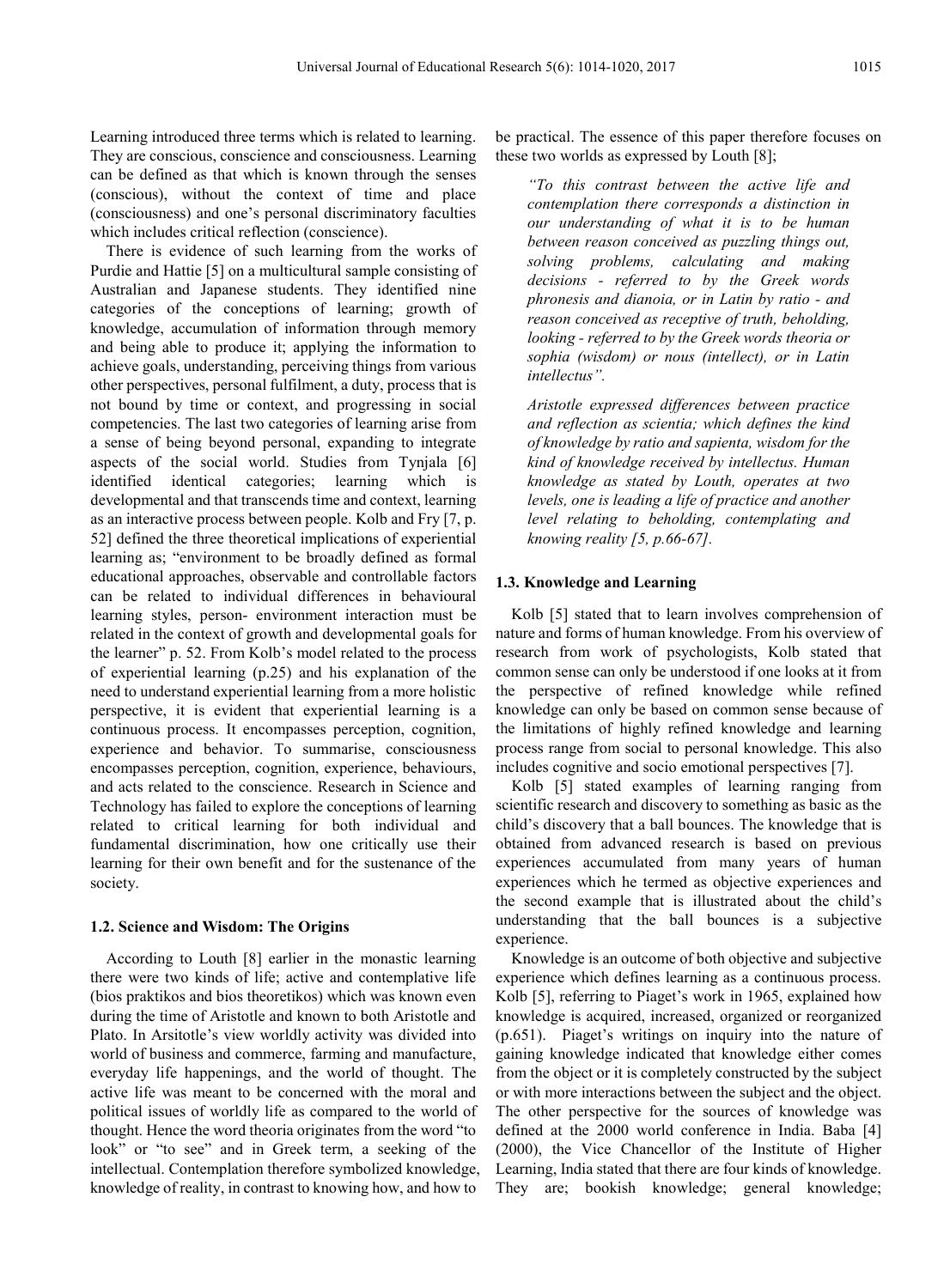discriminatory knowledge and fundamental knowledge. These different kinds of knowledge thus organized are the outcomes of different kinds of learning. The knowledge obtained from previous experiences of several cultural experiences is termed as superficial knowledge, which is bookish knowledge while knowledge that transcends time and experience is general knowledge. The third is discriminatory knowledge which are of two types. They are, as Baba [4] stated, individual and discriminatory knowledge. The first kind of discriminatory knowledge refers to knowledge gained for selfish purposes which is individual knowledge and the second is fundamental knowledge which is knowledge related to the welfare of all beings. Using knowledge for creating new systems, for example do not take into accounts of philosophical challenges of computing ethics as reflected by Macer 2004 [9]. The authorities from various fields of Science and Technology do not take into account the outcomes of knowledge and its applications from an ethical perspective. What were the intentions behind knowing what is new and how to use the new information for the welfare of the society? These questions invoke an individual scholar to choose his or her actions of power, politics and ethics but do not contribute to sustenance of prosperity or success in the long run. The crisis of today's education lacks understanding the nature of being human as we do not link the relationship between reasoning for implications of knowledge known through learning of procedural facts for solving problems (Science) and reason conceived as Louth states for wisdom or intellect. Knowledge and its application have cultural implications and how knowledge is used. Macer[9] defined ethics as follows;

*"The word "ethics" is closely related to love. Love is the desire to do good and the need to avoid doing harm. It includes love of others as oneself, the respecting of autonomy. It also includes the idea of justice, loving others and sharing what we have - distributive justice" Macer, [9].*

The required changes related to ethical implications of learning in Science and Technology lies on the shoulders of authorities in Higher education and how they encourage student participation in the realities of life for life- long learning. There are various conceptions for the word "learning" and from the academic research conducted the findings are provided below.

The focus in this paper is to provide an overview of the following:

- Conceptions of learning and knowledge (How learning occurs and what forms of knowledge)
- Ethics, Science and Technology (Summary of nature of learning for knowledge and for wisdom).

#### **1.4. Conceptions of Learning**

The section below expounds only on few prominent researchers on the topic of learning. They, Saljo [1], Purdie,

Hattie and Douglas [10] and Purdie and Hattie [5] defined the conceptions of learning using samples from different parts of the world.

The questions explored on learning included; what learners meant by learning and how do learners establish their learning. Säljö [1] explored a sample of ninety Swedish teenagers and adults' whose ages ranged from 17- 93, on their understanding of the concept of learning. This sample involved participants from different levels of formal academic learning. The results included various different conceptions of learning such as; (i) an increase in knowledge, (ii) memorizing, (iii) acquiring facts which is retained and used practically, (iv) knowing the meaning of what they learnt and finally (v) an interpretive process which was focused on understanding reality.

These conceptions of understanding were categorized as surface level (ii, iii) and deep level processing (iv, v). Saljo's findings from his work similarly revealed that learners make sense or find meaning which involves parts of subject matter, relating sometimes to each other and to real situations. Nickerson [11, pp. 217-234] as cited in Entwistle & Nisbet [12] stated that learning connects facts and integrates new knowledge into a "cohesive whole". Understanding, he asserted is sense oriented and this changes over time as both concepts and theories are time related. The concept of learning made aware through the senses changes over time and learning moves from a surface approach to deep approach. Other researchers who researched on the conceptions of learning defining the deep and surface learning approaches were Entwistle & Ramsden [12] and Marton [13]. Perkins and Blythe [14] explained the concept of learning as a process well enough to comprehend, analyse and apply the concepts. Richardson [15] summarized the concept of learning by stating that learning depended on the content, context of learning and what the tasks demanded. It can be summarized that learning for knowledge not only changes with time and requires application of learning according to the context in which learning should take place.

Purdie, Hattie and Douglas [14] in Purdie and Hattie [5] explored the conception of learning using a sample from Japan and Australia. They identified nine categories of the conception of learning. They were; Knowing more information (b) memorizing and able to produce the same information (c) applying the information (d) understanding (e) looking at different perspectives using the information (f) personal fulfilment (g) taking responsibility of one's work (h) a process regardless of time and context and (i) developing skills for dealing with society. These categories demonstrate that as time evolves the learners have themselves integrated the conceptions of learning for life which extends from individual to the society or learning of an interactive nature. When both Purdie and Hattie [5] researched using a multicultural sample and their findings reported the following six conceptions of learning; "(a) gaining information; (b) remembering, using, and understanding information; (c) a duty; (d) personal change; (e) a process not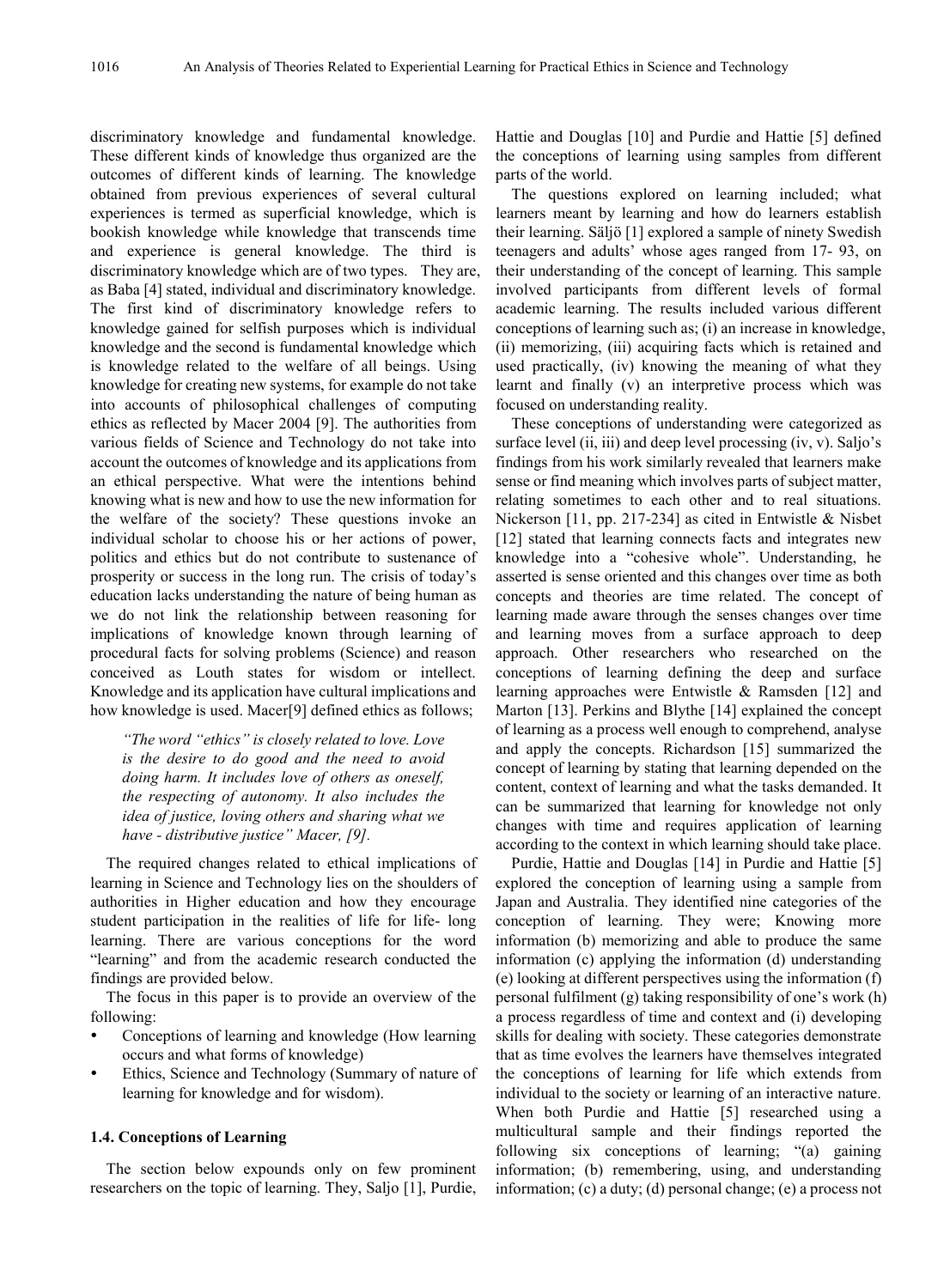bound by time or place; and (f) social competence" (p.27). The last two conceptions were also identified by a study conducted by Tynjälä [6] where categories included learning as a (vi) process which is not predictable or avoidable and (vii) learning that occurs interactively. The last two categories were identical in Tynjala [6] and Purdie and Hattie's [6] study indicating that conceptions of learning include learning which is of a different nature such as those that transcends time or place and is inclusive of the social sphere.

#### 1.4.1. Importance of Reflection

Brookefield [2] asserted theoretically on the importance of learning involving both action and reflection, wherein the curricula must not expound knowledge isolated from real learning but learning related to their conceptions of ideas, related skills and knowledge with "feelings in an immediate and relevant setting" [16, p.16]. He also asserted the significance of the opportunity to reflect on experience. Brookefield [2] emphasized the integration of both critical reflection and experience in higher learning.

#### 1.4.2. Kolb's Learning Theory

The work by David Kolb [5] in 1984 defined learning as that which integrates learning and experience. Kolb gave significant importance to applying abstract learning into immediate practice so that it can be a "publicly shared reference point for testing the implications and validity of ideas created during the learning process" [6, p.21). Kolb's work resulted in a model that includes four stage learning cycle in which the learner can experience all the four phases; concrete experience; reflective observation, abstract conceptualization and active experimentation. In the concrete experience stage the individual is in direct experience with a new encounter or interprets existing experience. In the reflective experience stage the learner reflects on the new knowledge and is in a state of understanding whether the learning is right or wrong. This leads the learner to a new idea or a modification of a concept that already exists and modifies the new idea which is referred to as the abstract conceptualization. In the final stage the learner applies to the world which stimulates learning termed as active experimentation.

#### **1.5. Cultural Implications of Nature of Learning**

There are different ways students conceptualize what they learn depending on the cultures they come from. Results of Joy and Kolb's [17] study of cultures related to learning styles in many countries revealed that culture influences learning. Various cultures have their influences in learning (Socratic, Confucius, Islamic education and education in the Gurukula system in India) have impacts on how students conceptualize their learning. There are different views of learning styles within cultures (from heterogenous groups) and those cultures that have practiced collectivistic kind of approach (India, China, Japan, Malaysia, Thailand,

Cambodia, Africa etc). The cultures of these countries have different ways of learning compared to groups of people who originate from individualistic kind of learning (America, Australia, Europe etc). The homogenous cultures had to systematically learn through recitation of verses and reinforce learning of these verses in their memory in the Southeast Asian regions. Confucian and Socratic approaches can be adaptive depending on the contexts, Tweed& Lehman [18]. Their argument was that Socratic approaches to learning tended to be more inductive, eliciting self- generating knowledge questioning learners' beliefs. Students from the Confucius kind of learning styles, in Tweed and Lehman's [18] opinion emphasized more on the commitment to learn, reforming behaviours and inculcating respectful learning so that they play a role in government tasks. In the Gurukula system in India, both Socratic and Confucius type of learning is emphasized in ancient Indian cultures. The practice using rigorous method such as in the Vedas (to know: knowledge) in Hindu culture is similar to the rote learning found in Confucian methods of learning. The knower or the preceptor (teacher) in both Confucian and Hindu cultures (Gurukula system) required students to learn virtue by imitating lives of virtue models (Parahakaran [19] and Tweed and Lehman [18].

The other similarities of Confucian cultures with that of the Hindu cultures include students respecting the source of wisdom (Master or teacher) by submitting to a master for acquiring wisdom. The learning of ethics for the prosperity of the country is found in ancient vedic culture, Parahakaran [19]. These two different approaches such as inductive and deductive kind of learning styles are explained in detail in the Vedas in ancient Hindu culture. The dominating culture in India (Hindu) included cooperative learning and inductive learning (through discipline for knowledge of the self). However, there is evidence that cultures that promote the Gurukula kind of learning also promotes a position of distance from the knower (Guru/ preceptor). This distance created through the process of learning does not support learner questioning authorities critically. Ethics is therefore a subject which has to be relooked collectively by experts in various disciplines for the good of many and prosperity of the country. The sources of knowledge on Ethics and how learning occurs are therefore interrelated matters and evolving depending on time, memory and context.

## **2. Methods**

The theory development for learning in this research systematically organized the theoretical perspectives of a few researchers who researched on the conceptions of learning and who defined knowledge by defining types of knowledge related to experiential learning.

The nature of the knowledge, the source and how learning occurs with what forms of knowledge for sustenance of life are extracted from literature. The table below illustrates the relationship between learning, knowledge and how learning occurs.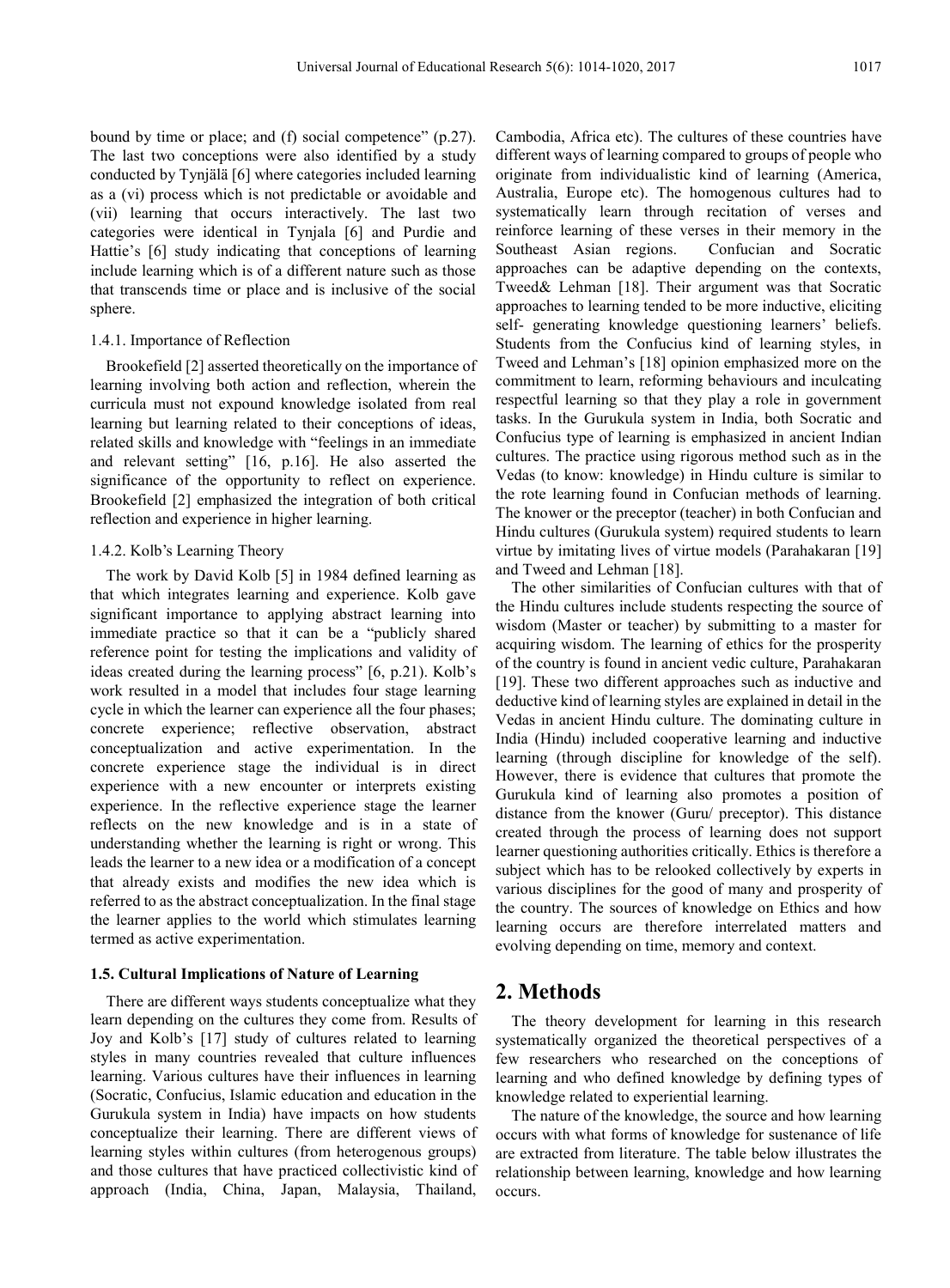| Year | Nature of learning for knowledge and for wisdom                                                                                    | How learning occurs interactions and<br>what forms of knowledge? | Relevant researchers                                      |  |
|------|------------------------------------------------------------------------------------------------------------------------------------|------------------------------------------------------------------|-----------------------------------------------------------|--|
| 1965 | Knowledge comes from either the object or constructed by the<br>subject alone or multiple interactions from the subject and object | Empiricism, apriorism, or diverse<br>interactionism              | David Kolb                                                |  |
|      |                                                                                                                                    |                                                                  | Scientific<br>researchers                                 |  |
| 2000 | Bookish knowledge                                                                                                                  | Learning gained from several years of<br>human experience,       | Tynjälä [6]                                               |  |
|      | General knowledge                                                                                                                  | learning that transcends time and context                        | Brookfield [2]                                            |  |
|      | Discriminatory knowledge                                                                                                           | critical reflective knowledge                                    | Brookfield [16]<br>Houle, [20], Borzak,<br>[21] Angela M. |  |
|      | Practical knowledge                                                                                                                | Knowledge that is relevant with time and<br>context              | Passarelli & David<br>A. Kolb [22]                        |  |
|      |                                                                                                                                    | Here and now concrete experience                                 | Kolb $[5]$                                                |  |
| 2000 | Conscious                                                                                                                          | Sensory experiences, behaviours                                  | Jean Piaget [23],<br>Kolb $\lceil 5 \rceil$               |  |
|      |                                                                                                                                    | Perception, cognition                                            | Kolb [5], Baba [4]                                        |  |
|      | Consciousness                                                                                                                      | Human values                                                     | Baba [4]                                                  |  |
|      | Conscience (learning to discriminate)                                                                                              | Ethics                                                           | Plato, Aristotle                                          |  |

|  | Table 1. Summary of theoretical perspectives by various researchers related to learning and forms of knowledge |  |  |  |  |  |  |  |
|--|----------------------------------------------------------------------------------------------------------------|--|--|--|--|--|--|--|
|--|----------------------------------------------------------------------------------------------------------------|--|--|--|--|--|--|--|

Application of Ethics to applied Sciences and Technology using experiential theory: It is apparent that learning for science and technology involves reflection on what has been learnt and applied and to re-conceptualise new knowledge pertinent to science and technology. However, reflection, contemplation and discrimination (critical thinking) of the application of the knowledge derived from application of science and technology is not specified in the curriculum in Higher Universities in 2000 until lately when the term sustainable education has been introduced in several learning spheres.

The use of knowledge gained by science and technology requires transparency of the intentions of agents to organize, classify, structure the use of the knowledge for the welfare of the society and not for individual gains. An example was the Tuskegee Syphilis study, in which the experiment involved 400 patients with Syphilis for forty years who were not informed of the purpose of the study. These patients were not given the common drug available from 1943 and had to look for other sources until in 1972 the press published the issue. The United National Congress then formed the National Commission for the Protection of Human Subjects of Biomedical and Behavioural Research which resulted in publishing a report on "Ethical Principles and Guidelines for the Protection of Human Subjects of Research" known as the Belmont Report [24].

Although science is value free, according to Lacey [25], a rational person ought to integrate the universal ethical value with the concerns of both financial and social conditions of the people before research is conducted. If a scientist were to be concerned about the community and the impact of the social conditions, then Science and Technology research and learning must incorporate ethics into their teaching. Olive [26] analysed that if issues related to the use of technology does not relate only to the application of technical objects but also relate to the intentions of the agents, then there is a need to evaluate the kind of knowledge that arises from the application of technology by such agents which includes both their intentional and non- intentional goals for creating such a technology.

Wynne [27] argued on the following;

*"when scientific knowledge is deployed in the public domain, the social judgments of a relatively private research community which create closure and 'natural validation' around particular constructions of specialty scientific knowledge, need to be reopened (deconstructed) and renegotiated in a wider social circle, possibly one involving different epistemological commitments and expectations, and correspondingly different definitions of the boundaries between nature and culture, or (objective) determinism and (human) responsibility (p.126-127).*

# **3. Expected Results/ Conclusion/ Contribution**

The analysis of theories of experiential learning, conceptions of knowledge and the requirement for ethics to be integrated into learning of Science and Technology reveals that we are at a critical stage where learning has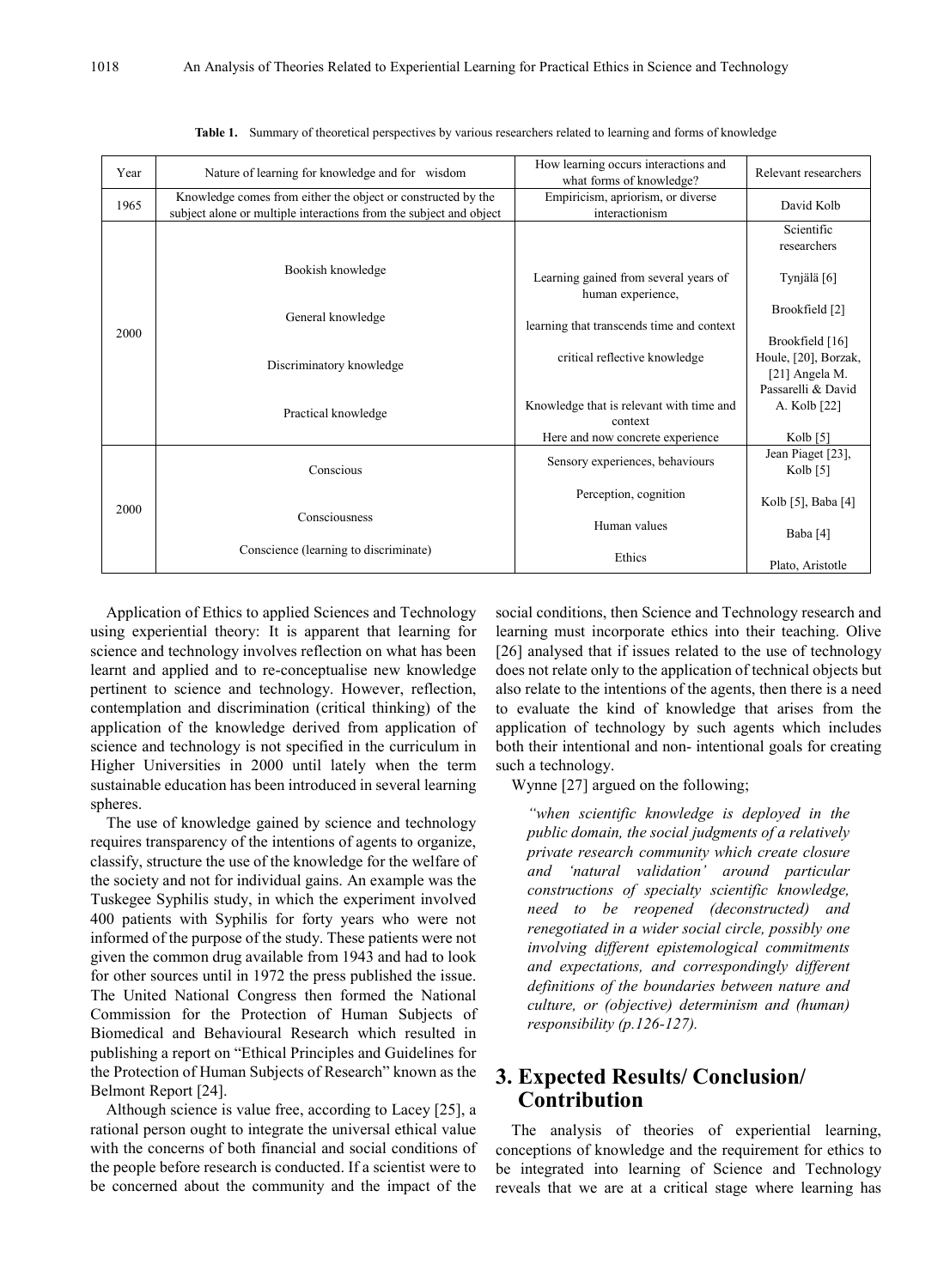completely excluded a very important aspect of knowledge. Education for both Science and Technology requires that students understand how they learn, why they learn and for what purpose instead of theorizing for just application of the outcomes of Science and Technology.

More research needs to be done in the areas of critical reflection of the applications of Science and Technology for individual and social benefits. The agents propagating for research towards Science and Technology may need to think of integration of sustainability factors (findings related to context, time, future unknown risks, cost and degree of consequences) as the future of sustenance of society lies in their hands. The author is currently working on the factors that impact the implementation of new research findings with reference to ethical aspects. The above stated factors will be categorized so that each category will have specific questions for researchers and stakeholders of their respective faculties to run through. This exercise provides a guideline for Stakeholders to narrow down the timeline and reasons for implementing research findings. The resulting discussion will provide a structure for discussion and arriving at conclusions on the ethical aspects and sustainable solutions for communities. The probable solutions and their risks thus consolidated from new findings from research in Science and Technology are an important step to prevent destruction of lives and existing resources.

# **REFERENCES**

- [1] Säljö, R.Learning in the learner's perspective. 1: Some common sense conceptions (Report No.76), Institute of Education, University of Gˆteborg. ED173369; 1979.
- [2] Brookfield, S.D. Using critical incidents to explore learners' assumptions. pp. 177-193. In J. Mezirow (Ed). Fostering critical reflection in adulthood. San Francisco: Jossey-Bass Publishers; 1990.
- [3] Kolb, D.A. Experiential learning: experience as the source of learning and development. Englewood Cliffs, NJ: Prentice Hall;1984
- [4] Baba, S.S. Sathya Sai Speaks. [Internet]. 33, 251-264. [Internet] Andhra Pradesh: Sathya Sai Books and Publications Trust; 2000. Available from sssbpt.info/ssspeaks/volume33/sss33-16.pdf
- [5] Purdie, N, Hattie, J. Assessing students' conceptions of learning. Australian Journal of Educational and Developmental Psychology*, 2;* 2002. 17-32.
- [6] Tynjälä, P. Developing education students' conceptions of the learning process in different learning environments. Learning and Instruction*; 7*, 1997. 277-92.
- [7] Kolb, D. A., & Fry, R. E, Toward an applied theory of experiential learning*.* (1974). MIT Alfred P. Sloan School of Management.
- [8] Louth ,A. Theology, contemplation and the university. [Internet] Studia theologica I, 2. (64-73); 2003 [cited 2016 10 December]. Available from: http://www.studiatheologica.cnet.ro/pdf/200302art2.pdf
- [9] Macer, D. Philosophical challenges of computing ethics: UNESCO and Information Ethics.[Internet] MANUSYA: Journal of Humanities (Special Issue No.8 2004). Available from http://www.manusya.journals.chula.ac.th/files/essay/Macer\_p 22-36.pdf
- [10] Purdie, N., Hattie, J., & Douglas, G. (1996). Student conceptions of learning and their use of self-regulated learning strategies: A cross-cultural comparison*.* Journal of Educational Psychology. 88, 87-100.
- [11] Nickerson, R. (1985). Understanding understanding. American Journal of Education; 93. 201–239.
- [12] Entwistle, N & Nisbet, J. 'The Nature and experience of academic understanding. [Internet]The Psychology of Education Review. 2013.  $37(1)$ , pp. 5-14. Available from: http://www.research.ed.ac.uk/portal/files/14426142/ENTWIS TLE The Nature and Experience of Academic Understan ding.pdf. [Accessed 6th November 2016].
- [13] Marton, F. and Säljö, R. On qualitative differences in learning. 1 – outcome and process. British Journal of Educational Psychology, 1976; 46: 4–11.
- [14] Perkins, D. & Blythe, T. Putting understanding up front. Educational Leadership. 1994; 51(5): 4-7
- [15] Richardson, J. T. E. Students' approaches to learning and teachers' approaches to teaching in higher education. . Educational Psychology. 2005; 25 (6). 673-680. doi 10.1080/01443410500344720
- [16] Brookfield, S. D. Adult Learning, Adult Education and the Community Milton Keynes Open University Press. 1983.
- [17] Joy, S., & Kolb, D. A. Are there cultural differences in learning style? International Journal of Intercultural Relations; 2009. 33(1), 69-85. doi:10.1016/j.ijintrel.2008.11.002
- [18] Tweed, Roger G.; Lehman, Darrin R. Learning Considered within a cultural context: Confucian and Socratic approaches. American Psychologist.v57 (2) 89-99. Feb 2002. ERIC Number: EJ646499.
- [19] Parahakaran, S. The Gurukula System in Thailand [Advanced Diploma Thesis]. Institute of Sathya Sai; 2004
- [20] Houle, C. Continuing Learning in the Professions. San Francisco: Jossey-Bass; 1980.
- [21] Borzak, L. (ed.). Field Study. A source book for experiential learning*.* Beverley Hills: Sage Publications; 1981.
- [22] Passarelli, A.M, Kolb, D.A. Using experiential learning theory to promote student learning and development in programs of education abroad. In M. Vande Berg, M. Page, & K. Lou (Eds.), Sterling, VA: Stylus. Student Learning Abroad; 2012. P.137-161.
- [23] Piaget, J. The construction of reality in the child. New York: Basic Books; 1954.